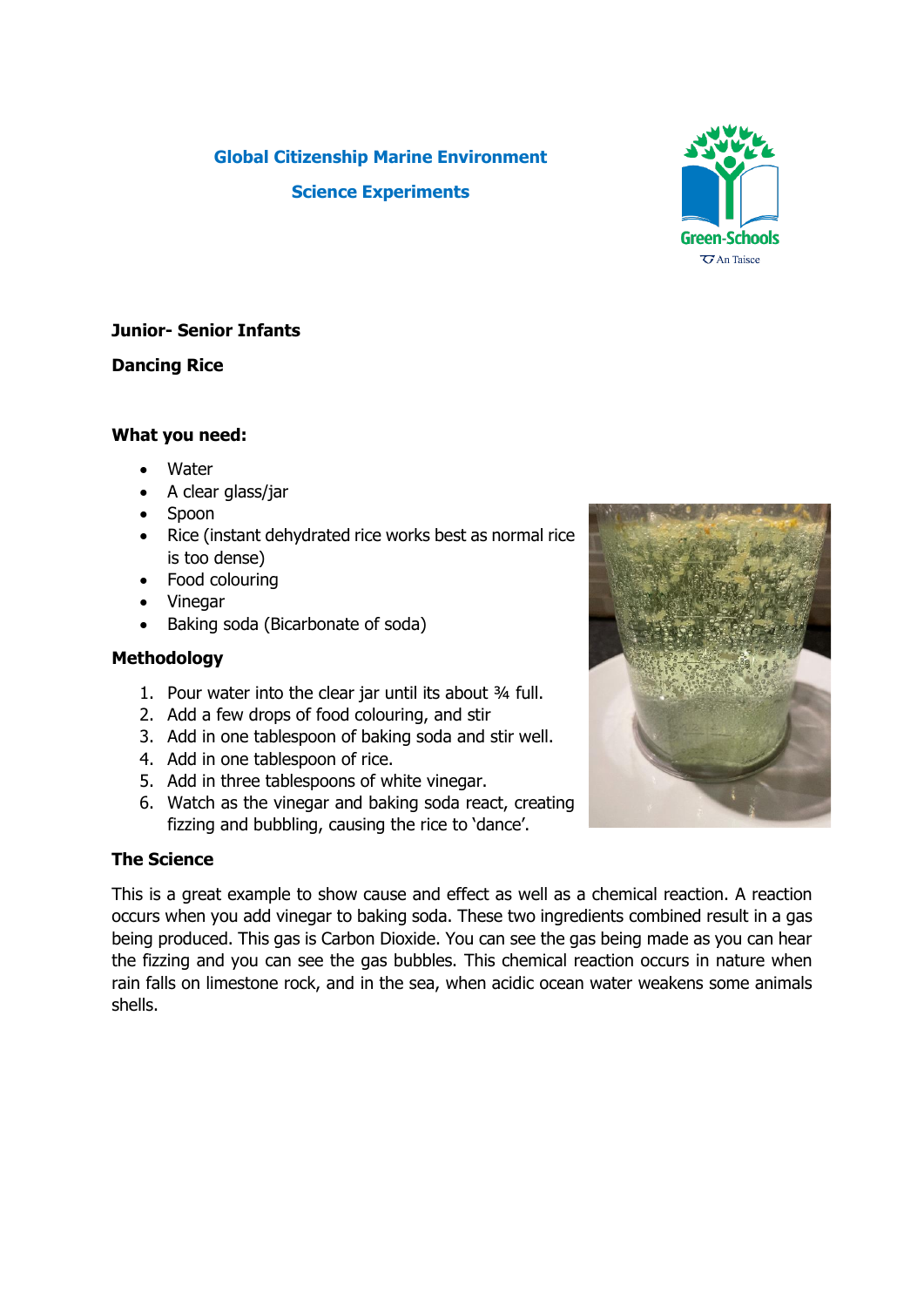## **1 st-2 nd Class**

#### **Rain Cloud in a Jar**

#### **What you need:**

- Food colouring (ideally blue, but you might like to use additional colours)
- Water
- A clear jar/glass
- Shaving foam
- Droppers (a teaspoon will work either)

## **Methodology:**

- 1. Make a concentrated food colouring solution by mixing drops of food colouring with water. This will be the rain.
- 2. Fill a clear jar/glass about three quarters full of cool water. Spray shaving foam on top of the water so it looks like a fluffy cloud.
- 3. Ask a student to place some coloured water on top of the cloud (shaving foam), using either a pipette or spoon.
- 4. As more coloured water is placed on top of the cloud, it gets heavier. After a few minutes, the coloured water (rain) travel through the cloud and drop into the water underneath.
- 5. Continue to add more water and enjoy the coloured rain mixing with the water.



# **The Science:**

This experiment shows part of the Water cycle. When water evaporates, water vapor rises into the air. Dust and other particles floating in the air provide surfaces for water vapor to turn into water drops or ice crystals. The tiny drops of water condense on the dust particles to form cloud droplets. Clouds are made up of a group of cloud droplets bundled together with raindrops. When these cloud droplets grow heavy enough, gravity pulls them down as raindrops.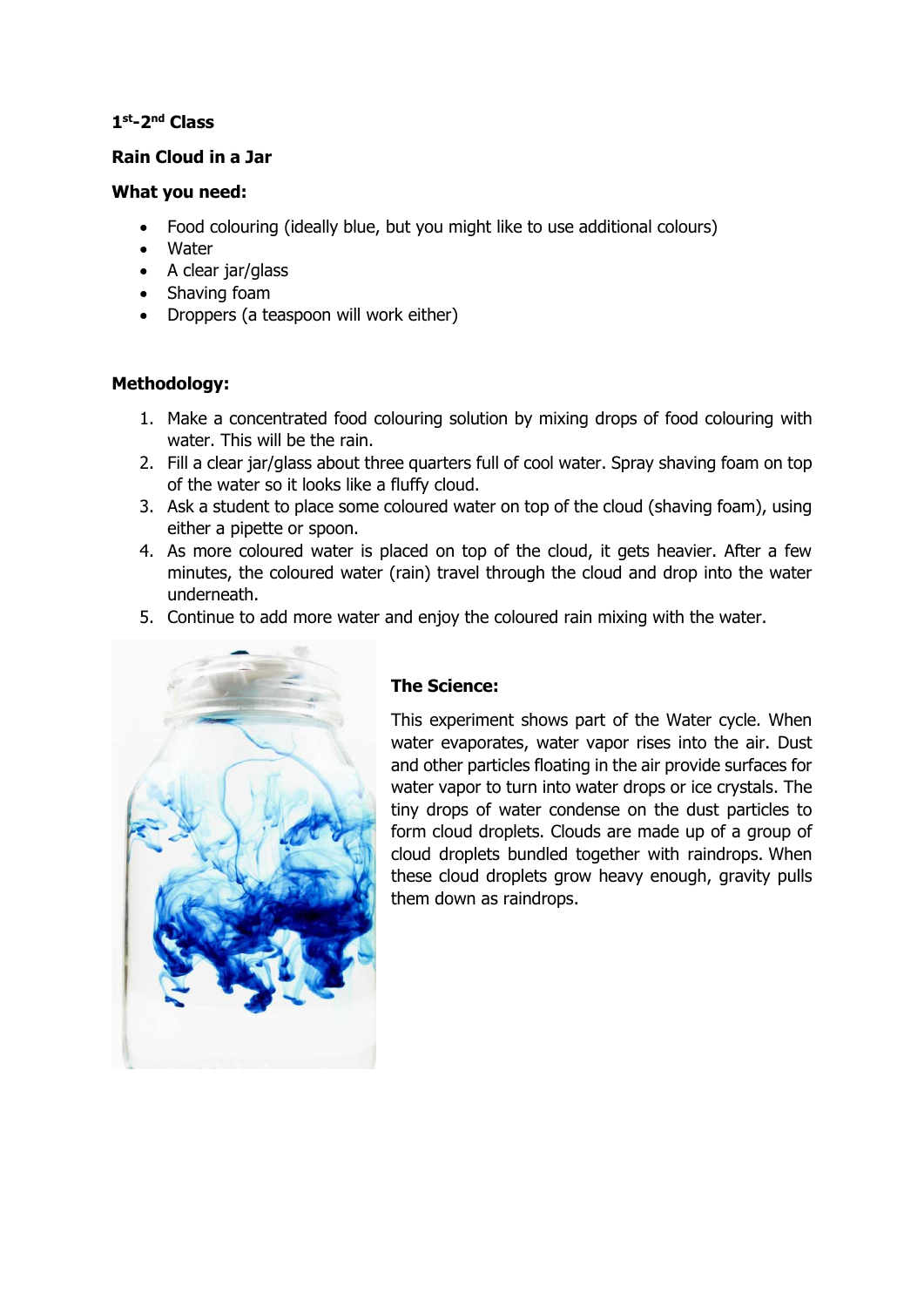## **3 rd-4 th Class**

#### **Underwater Volcano**

#### **What you need:**

- Small clear container
- Large clear container (the taller the better!)
- Heavy object (e.g., rocks)
- Red food colouring
- Water

## **Methodology**

- 1. Fill the large container with cool water.
- 2. Place the heavy object in the small container. Add a couple of drops of food colouring.
- 3. Fill the small container with hot water. The food colouring should automatically mix with the hot water but stir it if it doesn't.
- 4. While holding the small container upright, place the small container into the large container. You are aiming for the small container to sink to the bottom of the large container while staying upright.
- 5. Watch the coloured water 'erupt' from the small container. The hot coloured water should rise up like an underwater volcano.

## **The Science**

Hot water is less dense than cold water. Therefore, warm water always rises to the top, and cold water always sinks to the bottom. The particles of the hot water are moving faster and are further apart than those particles of the cold water. The "underwater volcano" was created when the hot red coloured water rises up and circulated at the top of the container because it was less dense than the surrounding cold water. Less dense fluids rises and more dense fluids sink. The coloured hot water then remained at the top of the container and created what looked like an erupting volcano.

Here is a cool video of an underwater volcanic eruption, in case some of the students have never seen one before. <https://www.youtube.com/watch?v=hmMlspNoZMs>